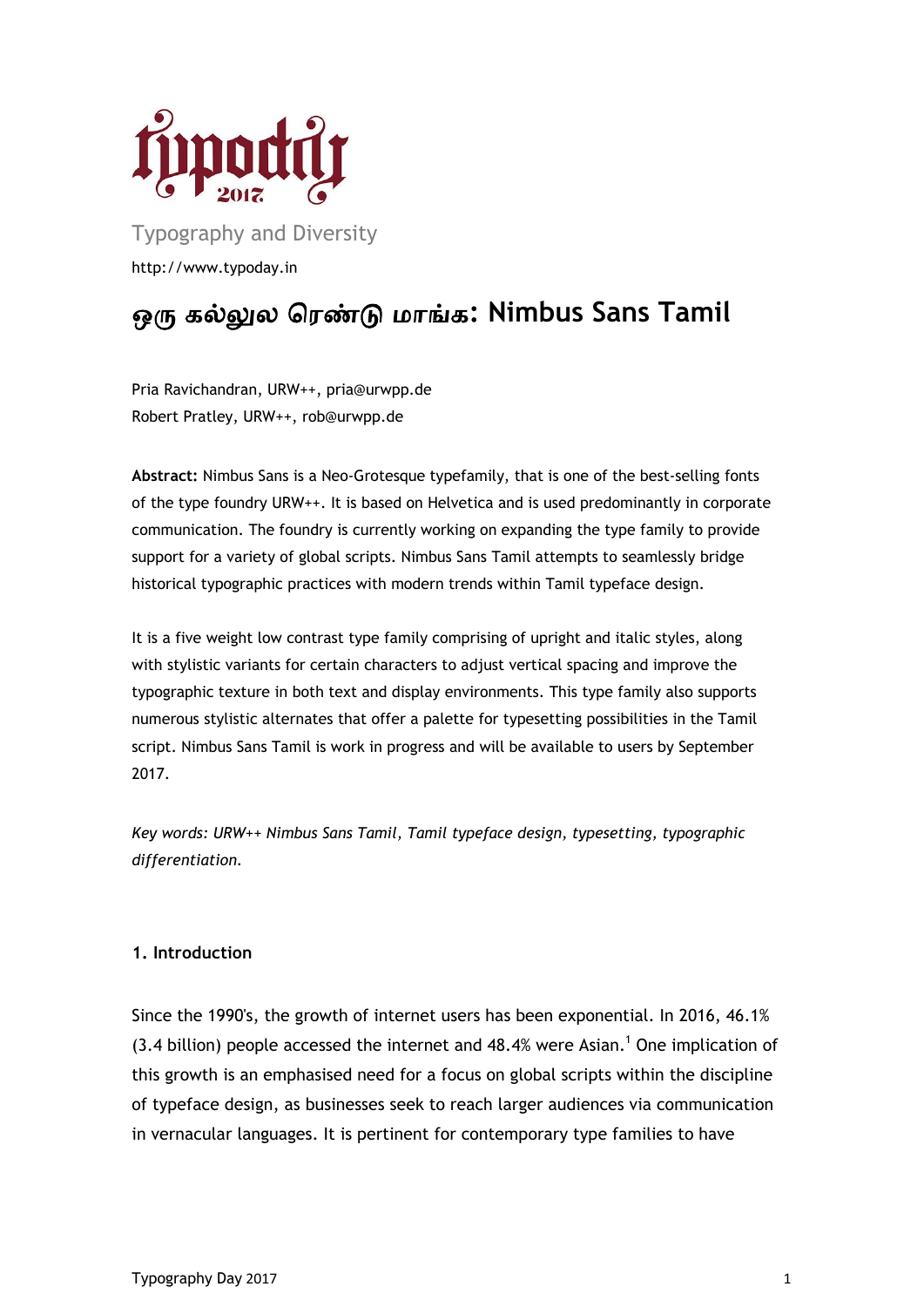broader script coverage than has historically been provided, and for global scripts to adapt to the possibilities and conventions of typographic representation.

Tamil belongs to the Dravidian group of languages, spoken by 77 million people and is the 17th most widely spoken language worldwide. It is an official language in India, Sri

Lanka and Singapore.<sup>2</sup> The Tamil script descends from the Brahmi script and is alpha syllabary in nature. In this kind of writing system, the vowels are written through modification of consonant letters creating ligatures. Traditionally, Tamil was written using a pointed metal stylus to make an incision on dried palm leaves, which was then smeared with lamp black or coal powder and cleaned with a cloth. This method helped the soot to settle into the incised letters and make them visible. This resulted in the Tamil script gaining a low contarast appearance.<sup>3</sup>

The first known printed Tamil book is *Doctrina Christiam en Lingua Malauar Tamul*, 1578, Quilon in the Malabar coast. Early Tamil types were upright with very low stroke contrast following the manuscript letterforms. During the later part of the 19th century, P.R. Hunt of the American Mission Press supervised the cutting of Tamil types that John Murdoch has referred to as an improvement to Tamil typography. It has been observed that these types were influenced by the calligraphy of the script as it existed at that time.<sup>4</sup> These typefaces introduced stroke modulation and inclined letterforms for text typography.

Recent trends indicate a move to upright typefaces. Adobe Tamil, Noto Sans Tamil and Baloo Thambi are designs that are reflective of this transition. The publication industry in Tamil Nadu, India employs slanted modulated typefaces for most of the reading texts. During the last five years, upright styles are used more fervently, though in small quantities in supplement publications and editorial content. However, in locations such as Sri Lanka, Malaysia and Singapore a preference for upright Tamil types is observed.

## **2. Nimbus Sans Tamil**

Nimbus Sans is a popular typefamily of the foundry URW++ located in Hamburg, Germany. URW++ is currently involved in the project of extending the script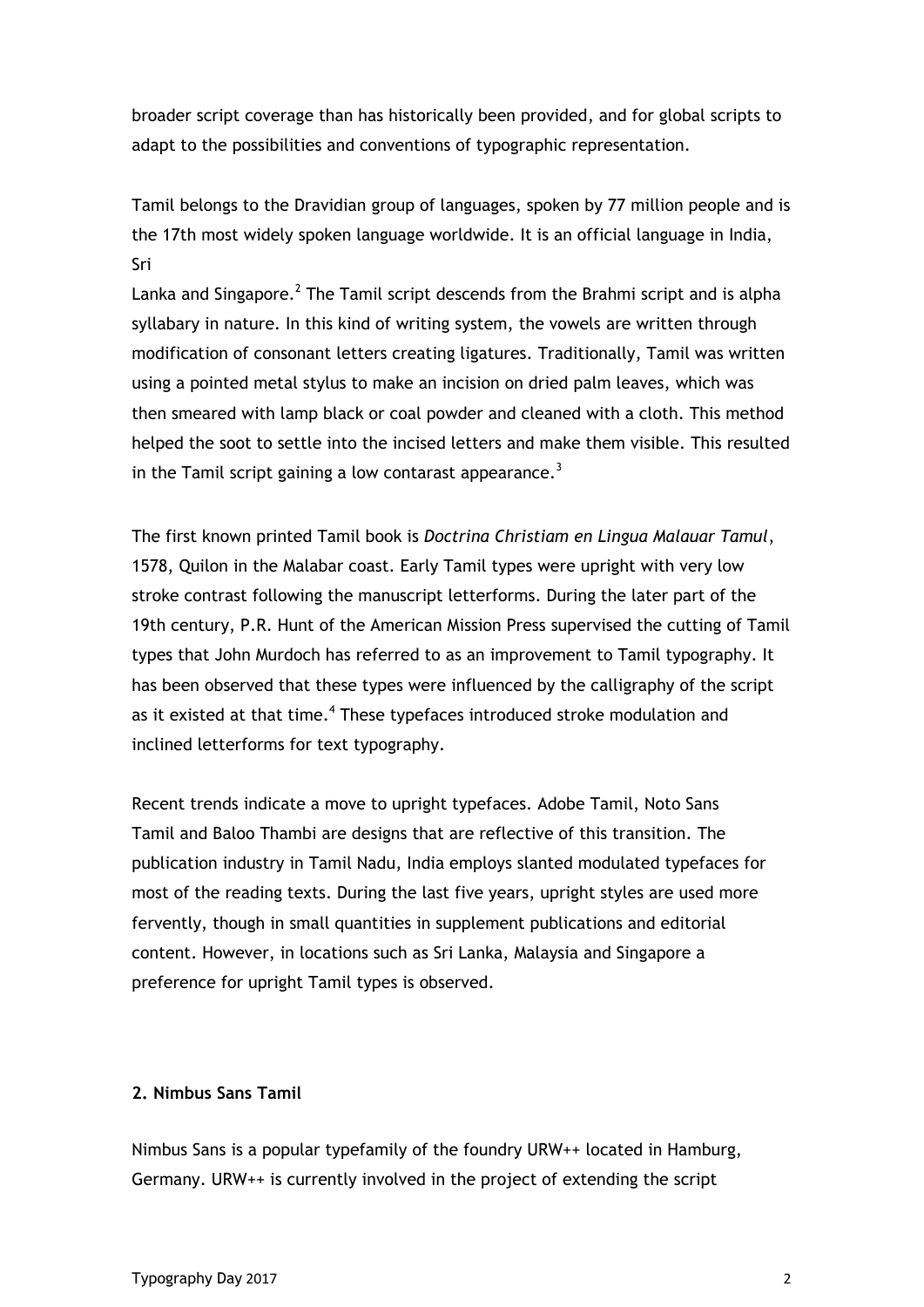support of Nimbus Sans to global scripts. Nimbus Sans Tamil is a Neo-Grotesque typefamily that is Unicode compliant and uses Opentype features for correct orthographic representation. The design and develoment of Nimbus Sans Tamil is a versatile and contemporary typefamily that has numerous unique features which are described below.

## **2.1 Script matching: design consistencies between the Latin and Tamil**

The Tamil and Latin scripts of the upright style are designed to maintain a similar visual feel. Nimbus Sans Latin has either vertical or horizontal cuts and the Tamil is designed to maintain consistency with this approach (figure 1). The width of the Latin is generous, while maintaining contemporary proportions, the Tamil is also designed with sufficient horizontal space.

# $big5BJ800$

Figure 1. Harmonization of stroke terminations across scripts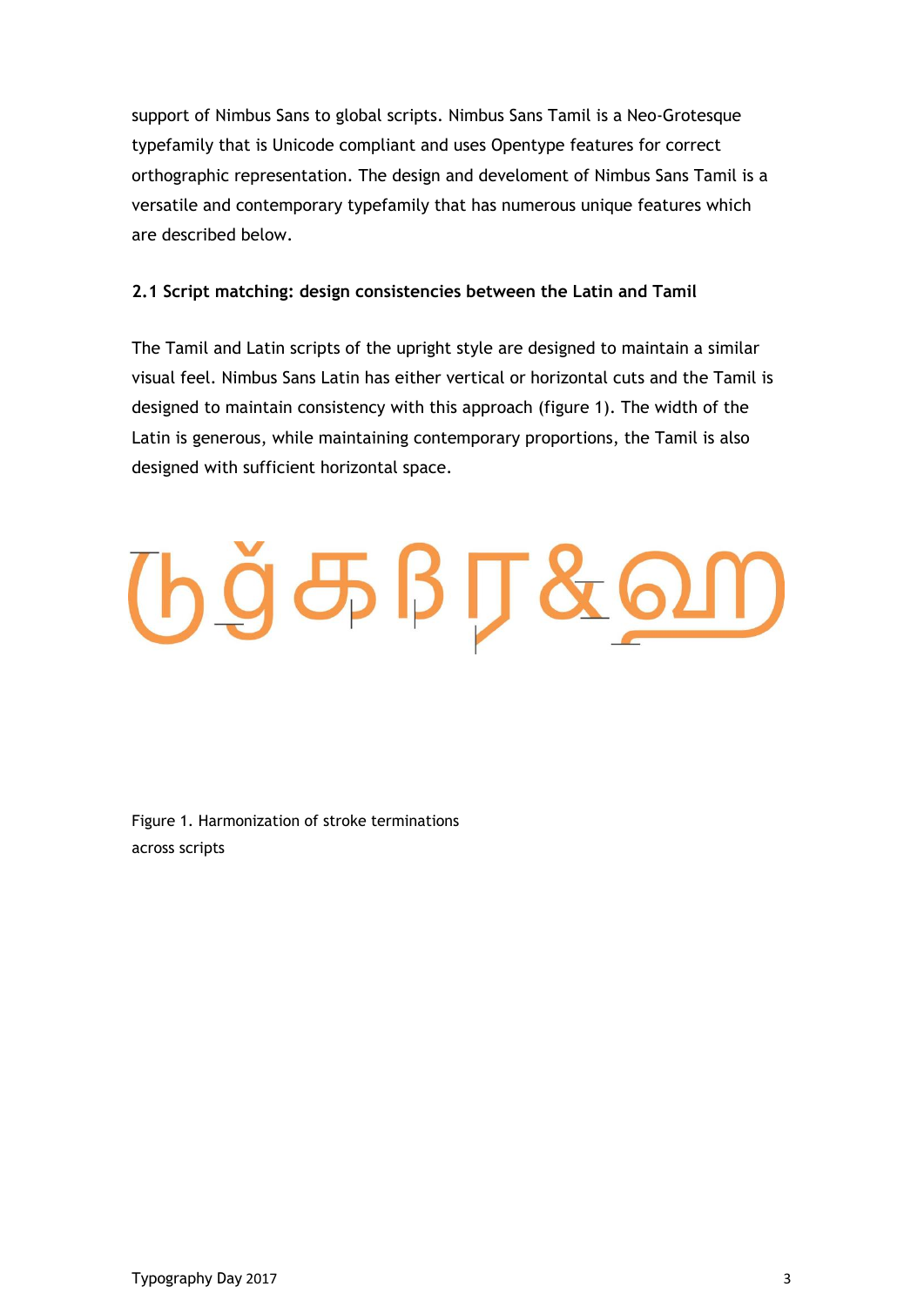## **2.2 Script matching: sizing the Latin and Tamil**

Many Tamil typefaces have the Tamil characters drawn the same size as the x-height of the Latin characters. As the Tamil script has more details happening within a given space in comparison to Latin, Nimbus Sans Tamil is designed slightly larger than the Latin xheight to maintain an optical appearance of similar sizing between the two scripts (figure 2).



Figure 2. Relative vertical sizing between Tamil and Latin scripts.

### **2.3 The Tamil Italics**

As Tamil type design has an italic tradition, the design of the Nimbus Sans Tamil Italics is based on a calligraphic model rather than slanting the upright. The counterforms of the loops in characters like Va (வ) are organic, based on writing the script with a pen. The stroke in characters such as Ka  $(a, b)$  are faster in the italic and constructed in the upright. The Tamil italic bears little resemblance to the Latin italic in detail and aims at creating a different texture that will help in differentiation with the upright style (figure 3).

## $\theta$ TQI  $\theta$ TQI an an

Figure 3. The italic design of Nimbus Sans Tamil takes inspiration from the calligraphic tradition of the script to introduce differentiation with the upright style. This departs from the model of the Latin, where an oblique rather than cursive model is employed.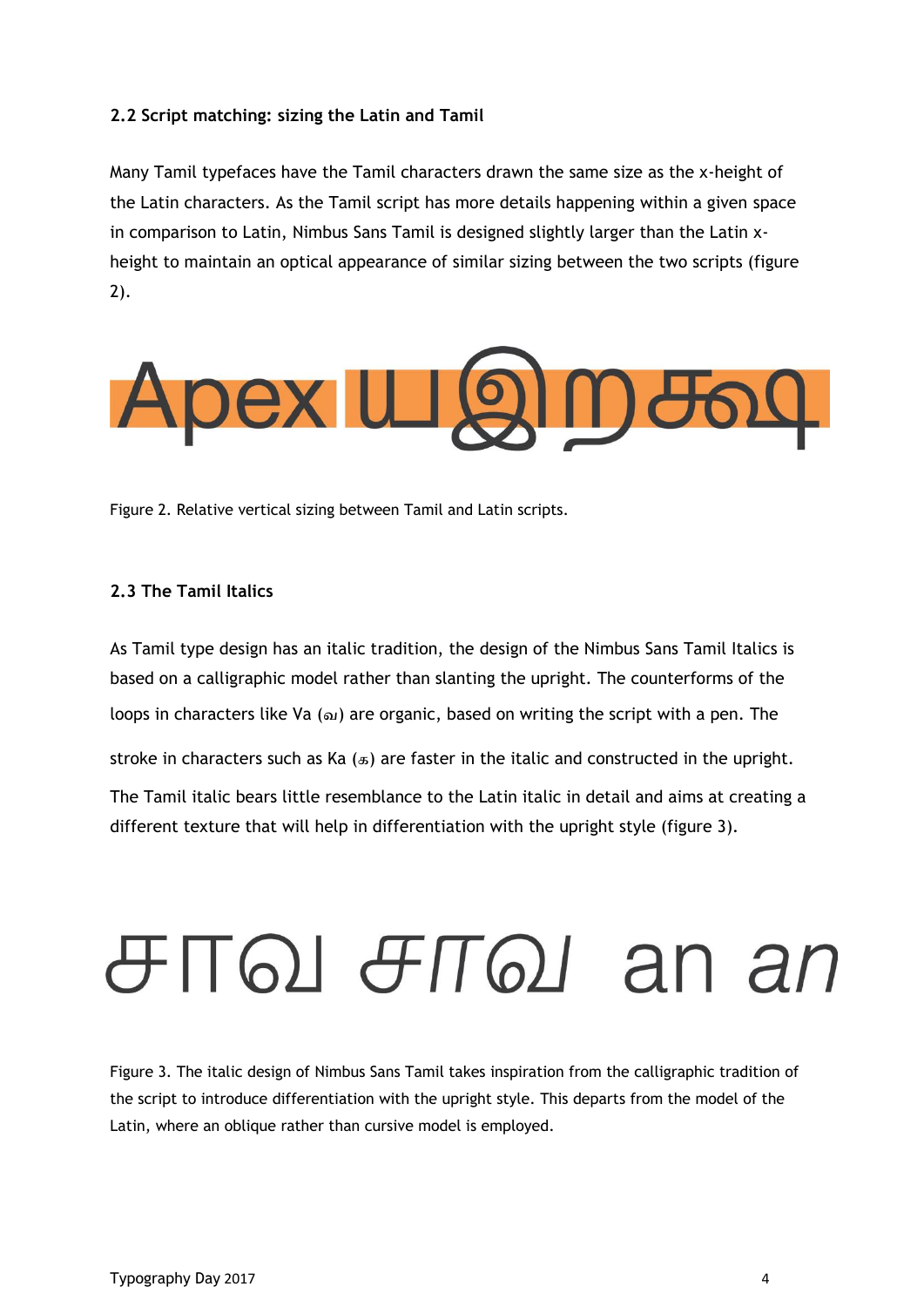## **2.4 Text and display forms**

Tamil characters such as Nya ( $(65)$ ) and Lla ( $\mu$ ) occupy significant vertical space. These characters are made smaller for the text forms. In display forms they appear to be flying off the baseline and variants can be accessed using stylistic alternates that sit comfortably on the baseline (figure 4.). The vowel markers, such as the virama and anusvara also occupy different space on the vertical metrics for the text and display forms.

The ligatures used by the Tamil script occupy vertical space more on the bottom. These ligatures are designed smaller to make the Tamil more efficient regarding interlinear spacing. This sizing variation is designed carefully to avoid any jumps while reading, in both text and display conditions.

## தழம் பழு

Figure 4. Text forms of some Tamil characters sit above the baseline to economise on space (left). Stylistic alternates sitting on the baseline are available for display typesetting at larger sizes (right).

## **2.5 Other stylistic alternates**

The Opentype feature 'stylistic alternates' of Nimbus Sans Tamil support localised forms, archaic forms and some stylistic alternates that are described below.

When the character Ra  $(r)$  combines to form ligatures it takes the shape of the Vowel marker Aa  $(\circ_{\pi})$ , except in cases where such a subsitution would cause ambiguity (figure 5).<sup>5</sup> One of the designers of Nimbus Sans being Tamilian was also aware of the existence of the two forms. Newspapers use either of the forms based on the editors preference. Both these localised forms of Ra can be accessed using the stylistic alternates feature.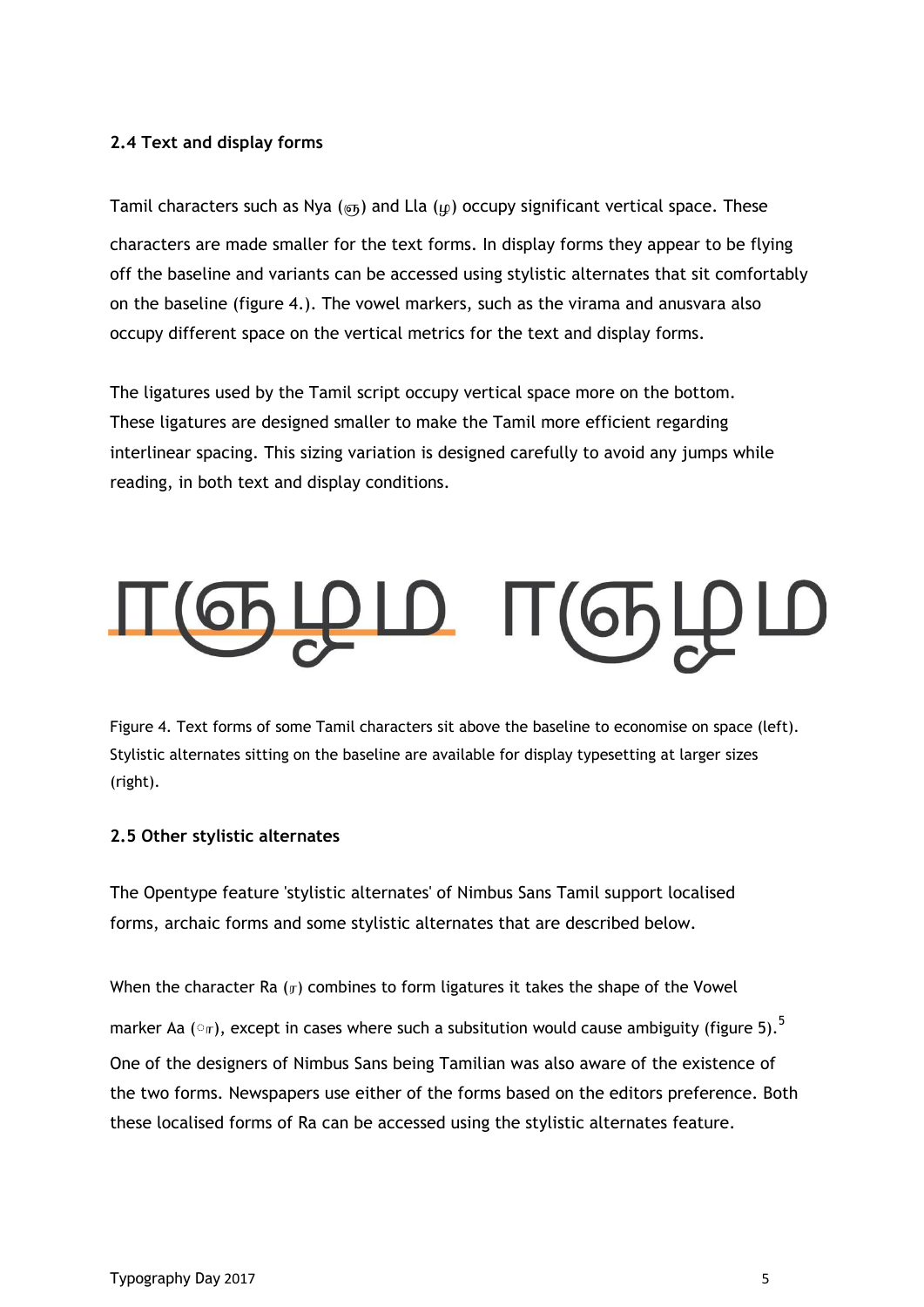Figure 5. Alternate *kaal* form of base consonant Ra is accessable via stylistic alternates for user preference, when such a subsititution does not lead to ambiguity on the text.

Archaic forms that are not a part of current orthography are also included, such as the ligature form of Nna, Nnna and Rra in combination with the vowel marker Aa (figure 6a); and the alternate form of vowel marker Ai that combines contextually with characters Nna, Nnna, La and Lla.

The I and Ii matras have two forms when they combine with the characters Ka, Ca and Ta. The alternate stylistic form is based on handwritten forms found in palm leaf manuscripts and consists of a single stroke movement (figure 6b).<sup>6</sup>



Figure 6a (left). Archaic forms of Rra, Nna, and Nnna ligatures with vowel marker Aa.

Figure 6b (right). Variant forms of Ka with vowel matra I.

## **2.6 Component based production for reduced file size**

Designing and producing typefaces with components help to reduce the file size of the final file. Smaller file sizes contribute to a a quicker page load time and are an essential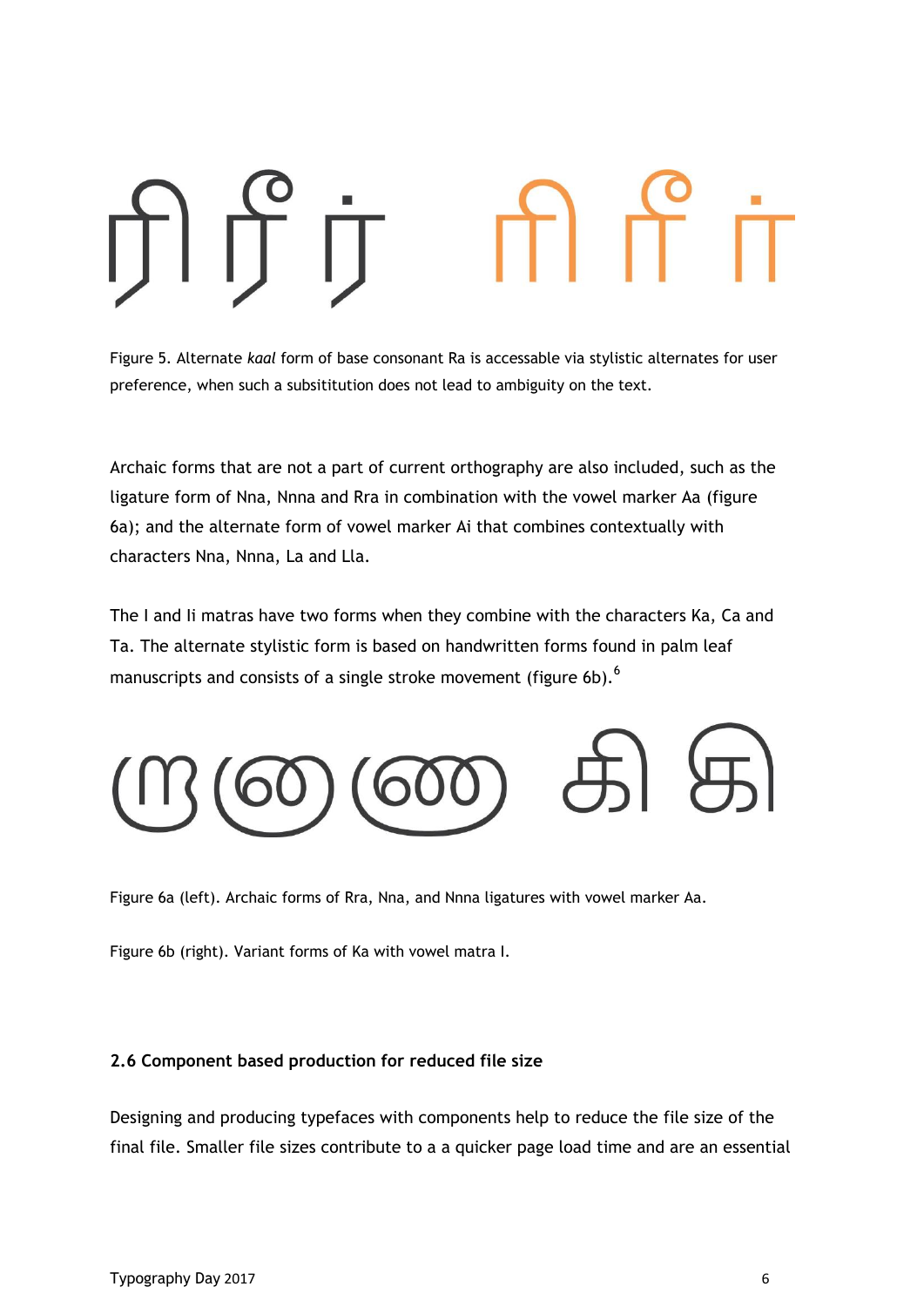part of optimising typefaces for web usage. Nimbus Sans Tamil benefits from two methods of optimisation, designing as components and producing as components.

As the Tamil script has many repititive forms, the shared forms are stored as components. The individual glyphs are assembled using this component along with the additions to it to construct the unique form. This sort of optimisation reduces the number of nodes that results in a smaller final file size.

While forming a ligature, there is a consistency in how the vowel markers combine with consonants. Usually, Tamil typefaces are produced making individual glyphs for each of these ligatures. In Nimbus Sans Tamil, the vowel markers are designed and stored as components and attach to each consonant with an Opentype Glyph positioning value. Using this method significantly reduces the required number of glyphs to be drawn (figure 7).

Figure 7. By planning at the design stage; reusing component shapes via contextual substitutions allows for a dramatic reduction in the character set needed to accurately represent the Tamil orthography without sacrificing aesthetics.

## **3. Conclusion**

The most used text typefaces on screens are low contrast. Corporate communication also has a preference for global script coverage in popular sans serif typefaces. In addition, the Nimbus Sans Tamil typefamily is designed and developed to offer a range of possibilties that include differentiation for text and display weights, italics and regular, making it a noteworthy typefamily for the Tamil script.

The idiom  $\omega_{0}$   $\approx$   $\omega_{0}$   $\omega_{0}$   $\approx$   $\omega_{0}$   $\approx$   $\omega_{0}$   $\approx$   $\omega_{0}$  are is a lore kallula rendu manga - striking two mangoes with one stone) is the Tamil equivalent of killing two birds with one stone. On that note, the multiple functionalities along with the various styles that the Nimbus Sans Tamil